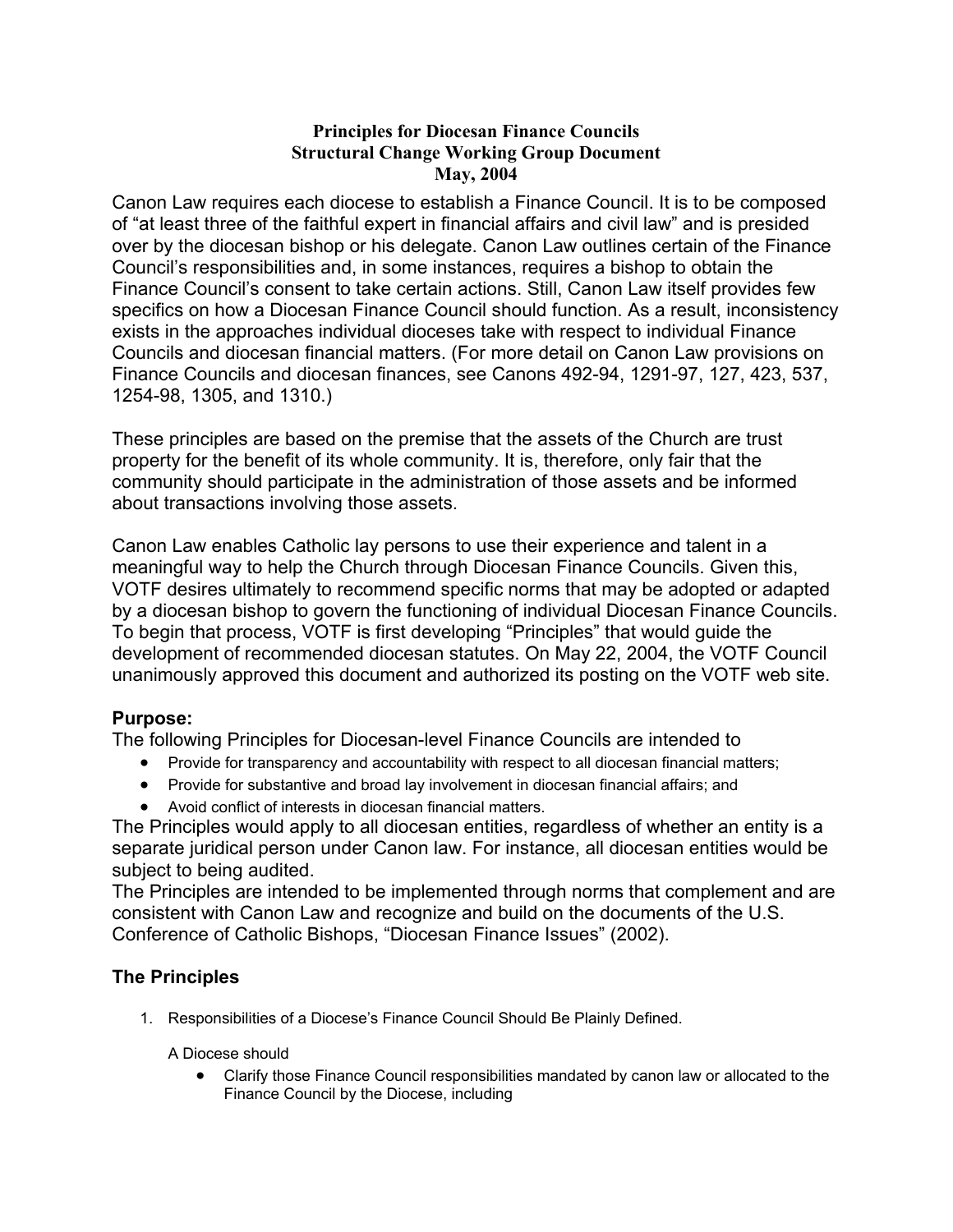- Preparing or approving budgets and financial statements;
- Supervising diocesan audits and selecting auditors;
- Reviewing accounting policies and internal controls; and
- Reviewing and approving material dispositions, acquisitions, leases, borrowings, or encumbrances of diocesan assets
- Define those matters over which a Finance Council is to provide advice and/or consent, including
	- Handling of law suits involving significant financial resources or which may have a material effect on the Diocese
	- Proposed material payments made by third parties (e.g. insurance companies) on behalf of the Diocese; and
	- Engaging investment or other financial advisors.
- Provide Finance Council members with the right to inspect the financial statements and related records of the Diocese as necessary in furtherance of their responsibilities.
- 2. Participants on a Diocese's Finance Council Should Be Collectively Representative and Competent.

#### A Diocese should

- Develop a desired composition of the Finance Council that includes a majority of lay faithful members who are independent of the diocese (i.e., individuals (i) who are not employed by the diocese or (ii) who do not have a material business or professional interest with the diocese) and that meaningfully reflects the professional expertise available to the Diocese as well as the socio-economic, geographic and other characteristics of the Diocese.
- Define minimum requirements and attributes for individual service on the Finance Council, including that any such individual
	- is a practicing Roman Catholic, and
	- has the experience necessary to meaningfully contribute to the Finance Council.
- Establish a means for nominating and replacing members of the Finance Council, which may include a Nominating Committee.
- 3. Governance Principles and Structures for a Diocese's Finance Council Should Be Established

A Diocese should

- Develop a structure, size and terms of service for the Finance Council that includes staggered groups of members serving over the course of years.
- Define leadership roles and responsibilities for the council, including
	- A Chair (normally the Bishop) to preside over council meetings;
	- An Administrative Director (normally the Chancellor) to set the agenda of council meetings and to provide the agenda and other materials to Finance Council members in advance of meetings; and
	- A Secretary to record the minutes of council meetings.
- Define Finance Council committees to which the Council may delegate certain functions, the qualifications for the make-up of any such committee, and the procedures under which each Committee is expected to operate and communicate its actions. Committees may include an
	- Audit Committee;
	- Budget Committee;